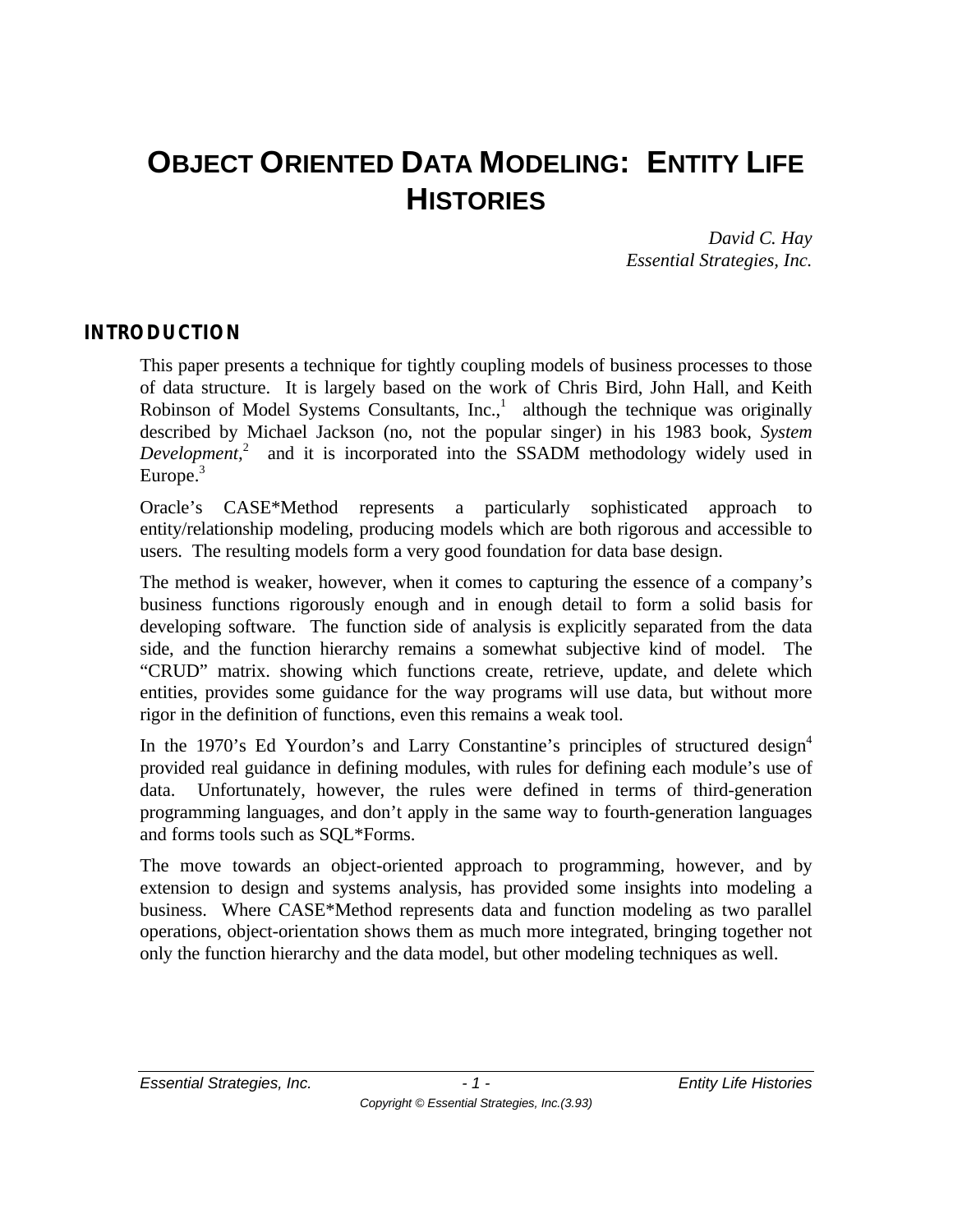

*Figure 1: Models*

Figure 1 shows the three aspects of an organization that are the subject of most modeling techniques in use today, and how the techniques are related to them. The three aspects are:

- The *objects* that the business manipulates: the things of significance about which the organization must hold and maintain information.
- The *functions* or *activities* performed by the business.
- The *events* in the world that cause those functions to be performed.

The *data model (entity/relationship model)* provides a picture of the organization's objects. (An "object" is an occurrence of an entity, and an "object class" is an entity.) The *function hierarchy* describes its functions. *Events* are not so much modeled as listed, but they play an important part in the other models.

The relationships between functions and objects are usually represented in *function/entity matrices ("CRUD" matrices)*, showing which functions create, retrieve, update, and delete which entities. Relationships between events and functions are shown effectively in "essential data flow diagrams", as described originally by McMenamin and Palmer.<sup>5</sup> The link between events and objects is shown by *state/transition diagrams,* described in, among other works, *CASE Method: Function and Process Models,* by Barbara and Richard Barker and Cliff Longman*.* 6 This shows the sequence of states an entity goes through as it responds to events.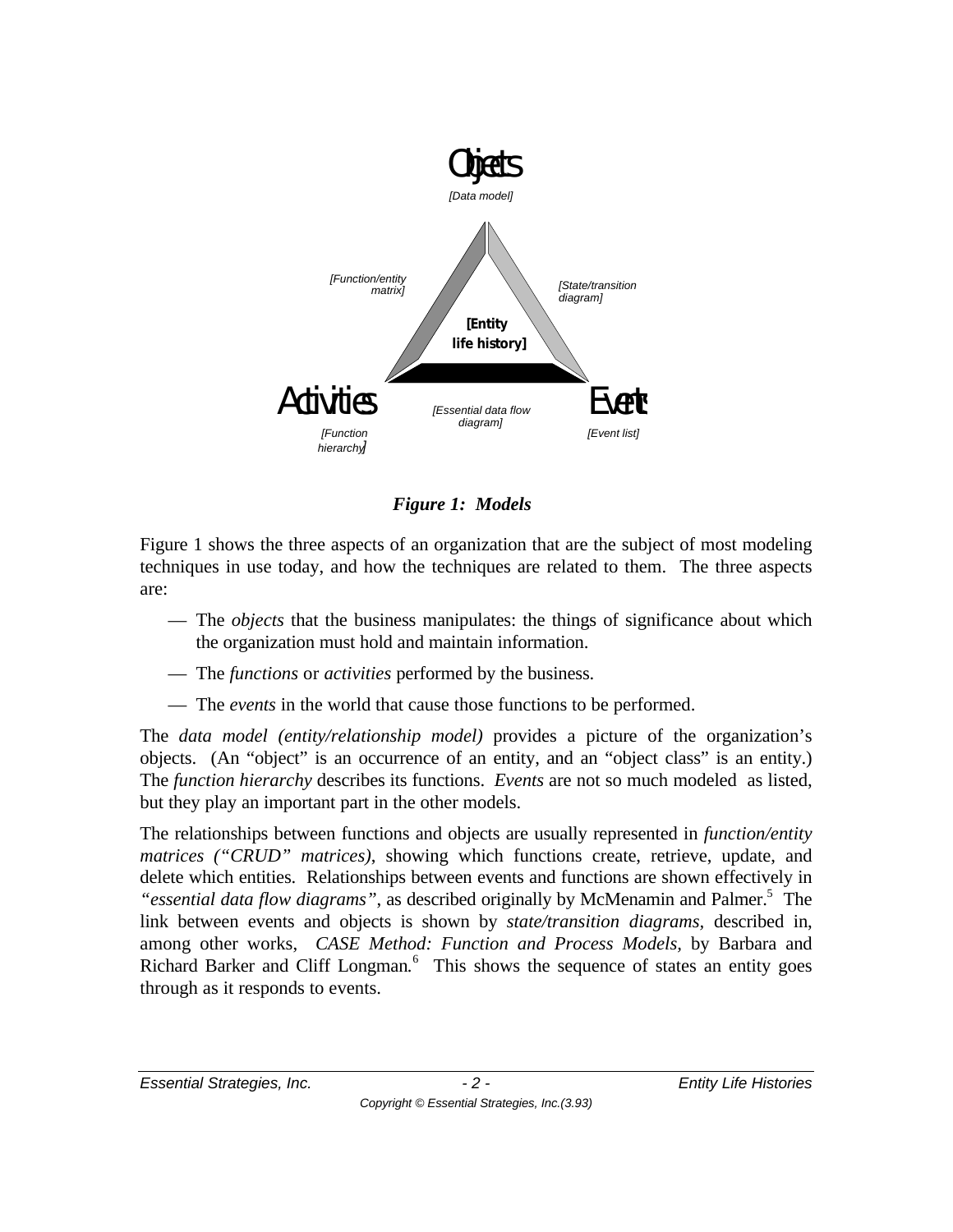In the middle of the triangle is *entity life histories*, the subject of this paper. These models show the events that affect each entity and the operations (functions, activities) that are triggered as a result.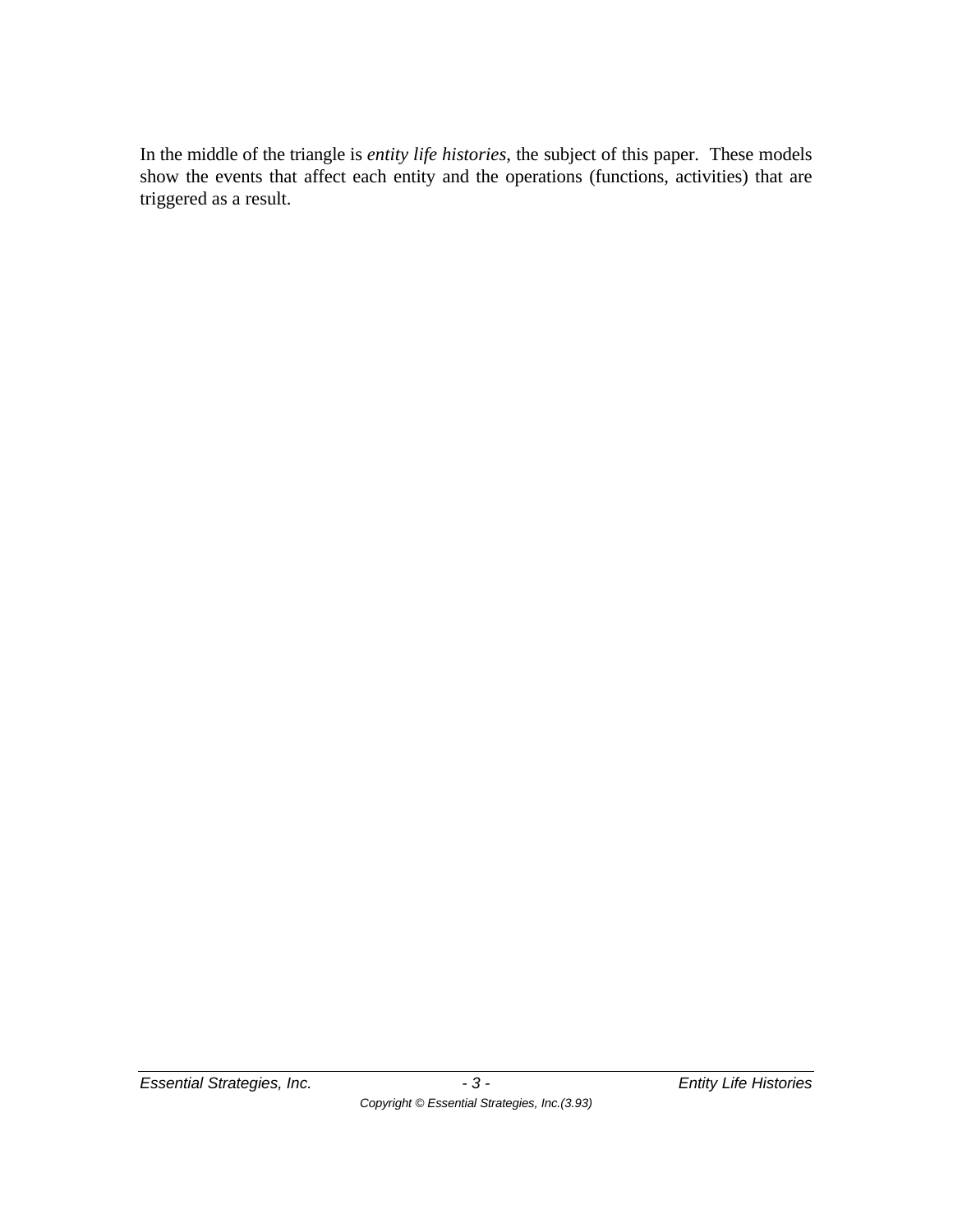## **THE DATA MODEL**

Figure 2 shows a portion of a data model for a purchasing and maintenance environment. The model describes purchase orders used to acquire materials and the work orders which consume them. The letters in parentheses next to the relationship names describe the referential integrity rules: "C" designates the "cascade" rule that if an occurrence of a parent entity is deleted, all children are to be deleted. "R" is the "restricted" rule that a parent may not be deleted if children exist.



*Figure 2: Entity/Relationship Model*

The central entity in this model is PURCHASE ORDER, which is an agreement to pay for specified PRODUCT TYPES which are to be supplied by a PARTY. A PURCHASE ORDER is itemized by LINE ITEM, each of which is the fact that a particular PRODUCT TYPE has been specified in a particular PURCHASE ORDER.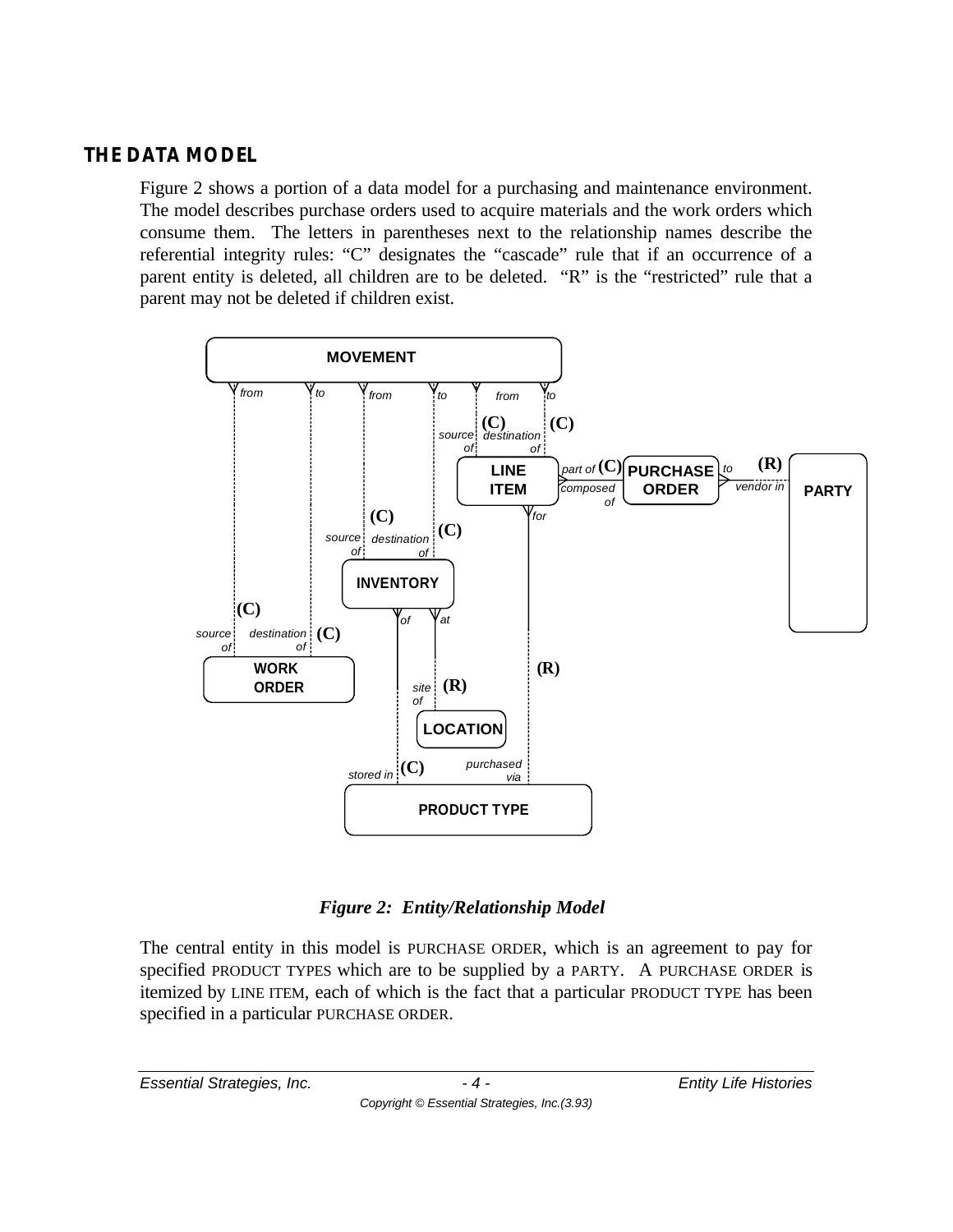An INVENTORY is the fact that a LOCATION may be used to store a PRODUCT TYPE. (A LOCATION may store more than one, and a PRODUCT TYPE may be stored in more than one LOCATION.)

The entity representing transactions that move material in, out, and through the plant is MOVEMENT. When a quantity of PRODUCT TYPE is received against a PURCHASE ORDER, for example, a MOVEMENT is recorded *from* the LINE ITEM where it was specified *to* a particular LOCATION. Should the PRODUCT TYPE be found to be faulty, it may be returned via a MOVEMENT *from* the LOCATION *to* the LINE ITEM (and by implication, to the vendor PARTY).

When the time comes to use the PRODUCT TYPE, a work order is prepared authorizing that use, and material is drawn *from* an INVENTORY *to* the WORK ORDER, via a MOVEMENT transaction. If not all the issued material is used, another MOVEMENT transaction can reverse the process.

Sometimes it is necessary to move material *from* one INVENTORY (LOCATION) *to* another, so another kind of MOVEMENT records this. Sometimes also, physical counts of the INVENTORY are done, and adjustments increase or reduce the balance. An increase can be recorded as a MOVEMENT *to* an INVENTORY with no "from" indicated, and a decrease can be recorded as a MOVEMENT *from* an inventory with no "to" identified.

Attributes of some of these entities are shown in Table 1. The attributes are described here in "column" terms, including foreign and primary keys. Each attribute is shown to be fixed, replaceable, a foreign key, or part of the primary key. This determines, among other things, whether the attribute can be changed once it is set. An activity or operation may change the value of a replaceable attribute, but it could never change the value of a primary key or a fixed attribute.

| <b>Frity</b>                       | <b>Attribute</b>              | Attribute Type              |
|------------------------------------|-------------------------------|-----------------------------|
| 1<br><b>Inertary</b>               | <b>Midel number</b>           | <b>Company</b>              |
|                                    | <b>I</b> cation <sup>ID</sup> | pinaryley                   |
|                                    | <b>Quitity</b>                | Replaceable attribute       |
| $\overline{2}$<br><b>line</b> Item | <b>POrumber</b>               | <b>Company</b>              |
|                                    | <b>I</b> irennber             | pinaryley                   |
|                                    | <b>Midel number</b>           | <b>Foreignley</b>           |
|                                    | <b>Quitity</b>                | Replaceable Attribute       |
|                                    | <b>Price</b>                  | Replaceable attribute       |
|                                    | <b>Total received</b>         | <b>Calculable attribute</b> |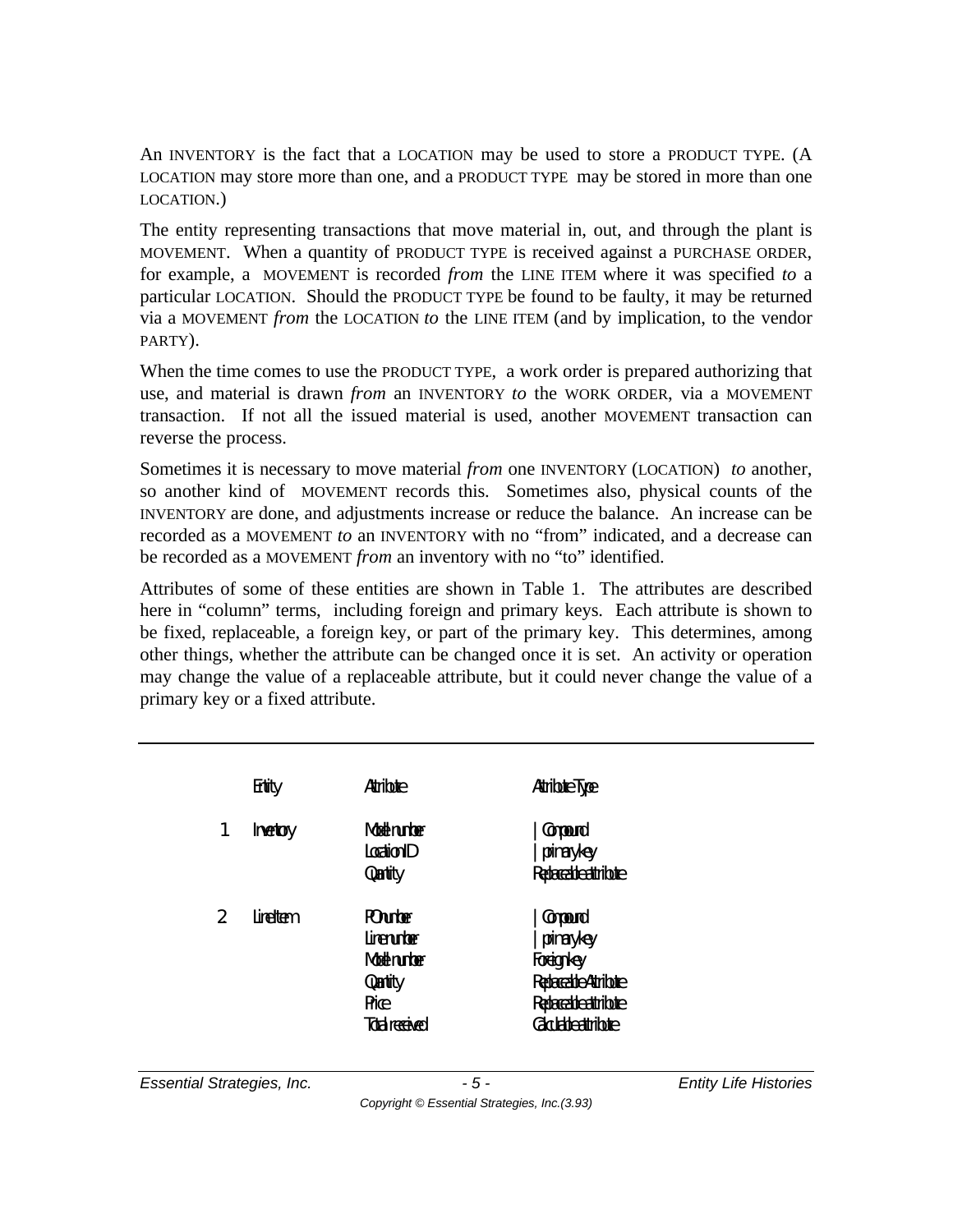| 3 | <b>Ination</b>      | <b>Ination</b> <sup>D</sup> | <b>Primary key</b>             |  |  |  |
|---|---------------------|-----------------------------|--------------------------------|--|--|--|
|   |                     | Description                 | (Fixed? Replaceable) attribute |  |  |  |
| 4 | <b>Movement</b>     | <b>Moment ID</b>            | Prinary key                    |  |  |  |
|   |                     | Movement type ID            | <b>Foreignley</b>              |  |  |  |
|   |                     | <b>From TNETTEM</b>         | <b>Foreignley</b>              |  |  |  |
|   |                     | From NANTORY                | <b>Foreignley</b>              |  |  |  |
|   |                     | FromWorkGroff               | <b>Foreign key</b>             |  |  |  |
|   |                     | <b>TOINEITEM</b>            | <b>Foreignley</b>              |  |  |  |
|   |                     | <b>TO INENTORY</b>          | <b>Foreignley</b>              |  |  |  |
|   |                     | <b>TO WORK ORDER</b>        | <b>Foreignley</b>              |  |  |  |
|   |                     | <b>Moenert chte</b>         | <b>Fixedattribute</b>          |  |  |  |
|   |                     | Qurtity                     | <b>Fxedattrib.te</b>           |  |  |  |
| 5 | <b>Product type</b> | <b>Md</b> nm her            | <b>Primary key</b>             |  |  |  |
|   |                     | Description                 | Redaceable attribute           |  |  |  |
| 6 | <b>Richseader</b>   | <b>R</b> umber              | <b>Primary key</b>             |  |  |  |
|   |                     | <b>PARIY(ventor) ID</b>     | Foreignkey                     |  |  |  |
|   |                     | Dedie                       | Redaceable attribute           |  |  |  |
|   |                     | <b>Tems</b>                 | Replaceable attribute          |  |  |  |
|   |                     | <b>k</b> snedate            | <b>Fixed attribute</b>         |  |  |  |
|   |                     | <b>Closure date</b>         | <b>Fixed attribute</b>         |  |  |  |
|   |                     | <b>Carrel date</b>          | <b>Fxedattribute</b>           |  |  |  |
|   |                     | <b>Status</b>               | Redaceable attribute           |  |  |  |
|   |                     | Table 1: Attributes         |                                |  |  |  |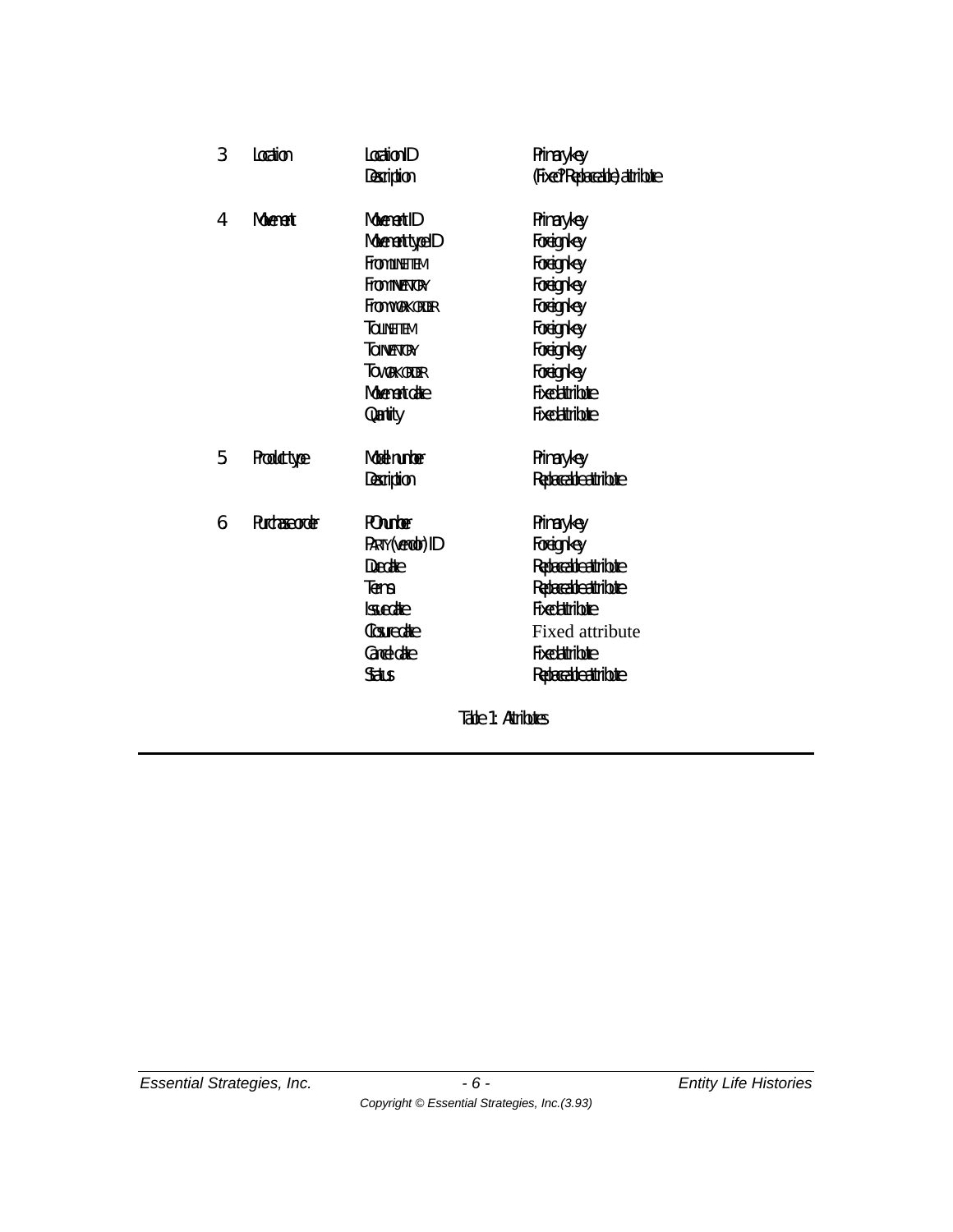For purposes of this case study, the entities shown in Table 1 are subject to the events shown in Table 2.

|                | Frent                                   |
|----------------|-----------------------------------------|
| 1.             | <b>Product type definition</b>          |
| $\overline{2}$ | Product type description change         |
| 3              | <b>Product type discontinuance</b>      |
| 4              | <b>Richase order issuarce</b>           |
| 5              | Rudnse order dange                      |
| 6              | <b>Ridine order dose</b>                |
| 7              | Rırdase order deletion                  |
| 8              | Iaxtiondefinition                       |
| 9              | Inertaydefinition                       |
| 10             | Inertaydscartinance                     |
| 11.            | Ioationdsontiname                       |
| 12             | Receipt of goods                        |
| 13             | <b>Returnto vendar</b>                  |
| 14             | Tianster                                |
| 15             | <b>Adjustment of inventory quantity</b> |
|                |                                         |

*Table 2: Events*

McMenamin and Palmer, in their *Essential Systems Analysis*<sup>7</sup> describe an essential activity as the complete response to an event. Each of the events listed above, therefore, corresponds to an essential activity, or in CASE\*Method terminology, an "elementary business function". The function/entity matrix, then, can be modified to be a "event/entity" matrix. For example, this is shown in Table 3.

A few things should be noted about this matrix. First, where a relationship is "restricted", the deletion of one entity "reads" the controlling entity. For example, the event "Product type discontinuance" reads the entity LINE ITEM, to see if it can be done. Similarly, where a relationship "cascades", the deletion of the parent entity also deletes all the children. For example discontinuing a PRODUCT TYPE also deletes all related occurrences of MOVEMENT.

Also, whenever a child is created (for example, INVENTORY), the parent entities are "read" (in this case, LINE ITEM and PRODUCT TYPE).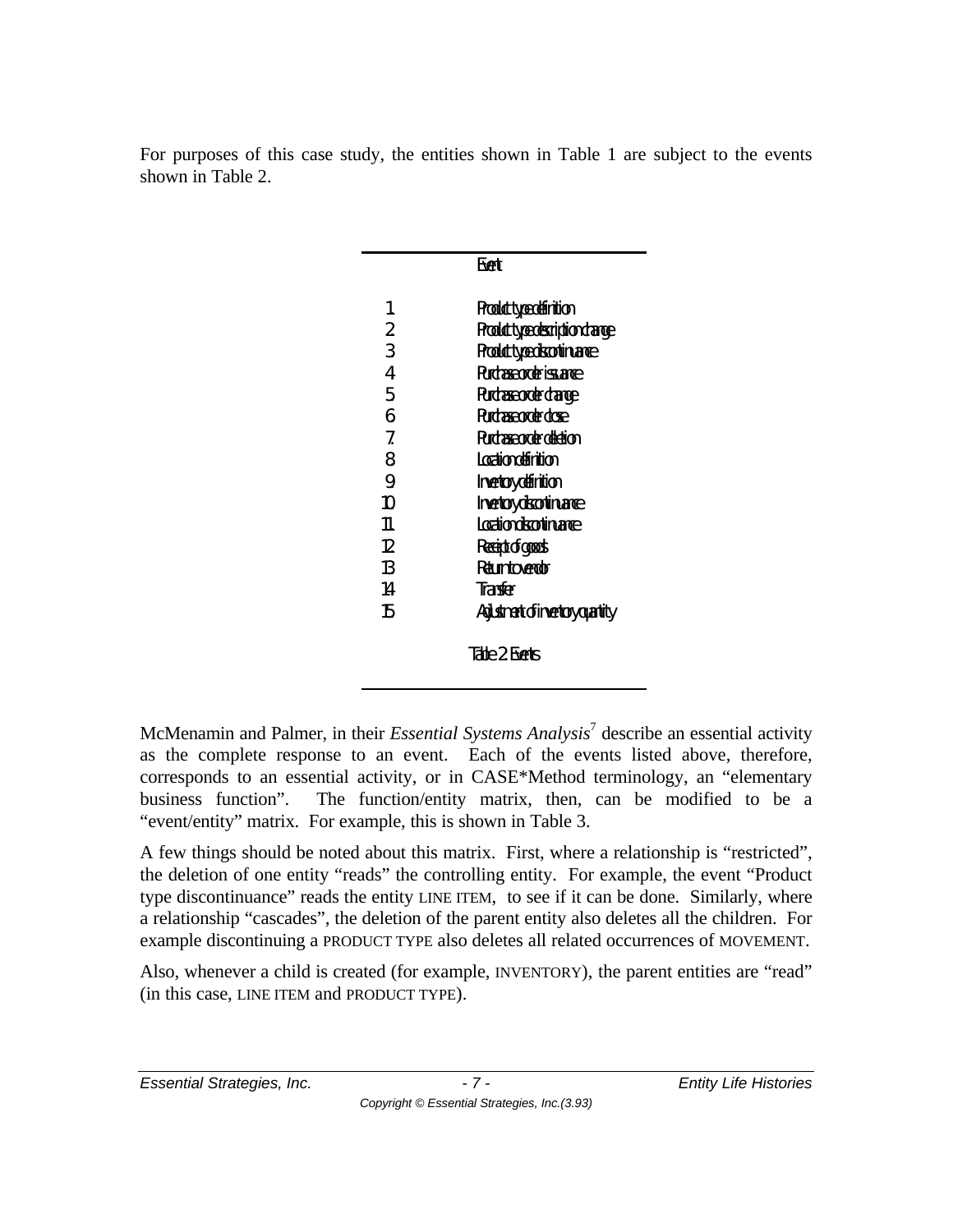|              |                                |       | <b>INVENTORY</b><br><b>LINE ITEM</b> |                 |                | <b>PRODUCT TYPE</b><br><b>PURCHASE</b> |             |              |
|--------------|--------------------------------|-------|--------------------------------------|-----------------|----------------|----------------------------------------|-------------|--------------|
| <b>ORDER</b> |                                |       |                                      |                 |                |                                        |             |              |
| <b>ORDER</b> |                                |       |                                      | <b>LOCATION</b> |                |                                        |             | <b>WORK</b>  |
|              |                                |       | <b>MOVEMENT</b>                      |                 |                |                                        |             |              |
| 1.           | Product type definition        |       |                                      |                 |                | $\mathcal{C}$                          |             |              |
| 2.           | Product type description       |       |                                      |                 |                |                                        | U           |              |
|              | change                         |       |                                      |                 |                |                                        |             |              |
| 3.           | Product type<br>discontinuance | D     | $\mathbf R$                          |                 |                | D                                      |             |              |
| 4.           | Purchase order issuance        |       |                                      | C               |                |                                        | $\mathbf R$ | $\mathsf{C}$ |
| 5.           | Purchase order change          |       | U                                    |                 |                | R                                      | U           |              |
| 6.           | Purchase order close           |       |                                      |                 |                |                                        | U           |              |
| 7.           | Purchase order deletion        |       |                                      | D               |                |                                        |             | D            |
| 8.           | Location definition            |       |                                      | $\mathcal{C}$   |                |                                        |             |              |
| 9.           | Inventory definition           | C     | R                                    |                 |                | R                                      |             |              |
| 10.          | Inventory discontinuance       |       | D                                    |                 |                | D                                      |             |              |
| 11.          | Location discontinuance        |       | R                                    |                 | D              |                                        |             |              |
| 12.          | Receipt of goods               | U     | U                                    |                 | $\mathsf{C}$   |                                        | U           |              |
| 13.          | Return to vendor               | U     | U                                    |                 | $\mathsf C$    |                                        | U           |              |
| 14.          | Transfer                       | $U^*$ |                                      |                 | $\overline{C}$ |                                        |             |              |
| 15.          | Adjustment                     | U     |                                      |                 | C              |                                        |             |              |

## *Table 3: Entity/Event Matrix*

*\** Note that two occurrences of INVENTORY are affected — the "from" INVENTORY and the "to" inventory.

*\_\_\_\_\_\_\_\_\_\_\_\_\_\_\_\_\_\_\_\_\_\_\_\_\_\_*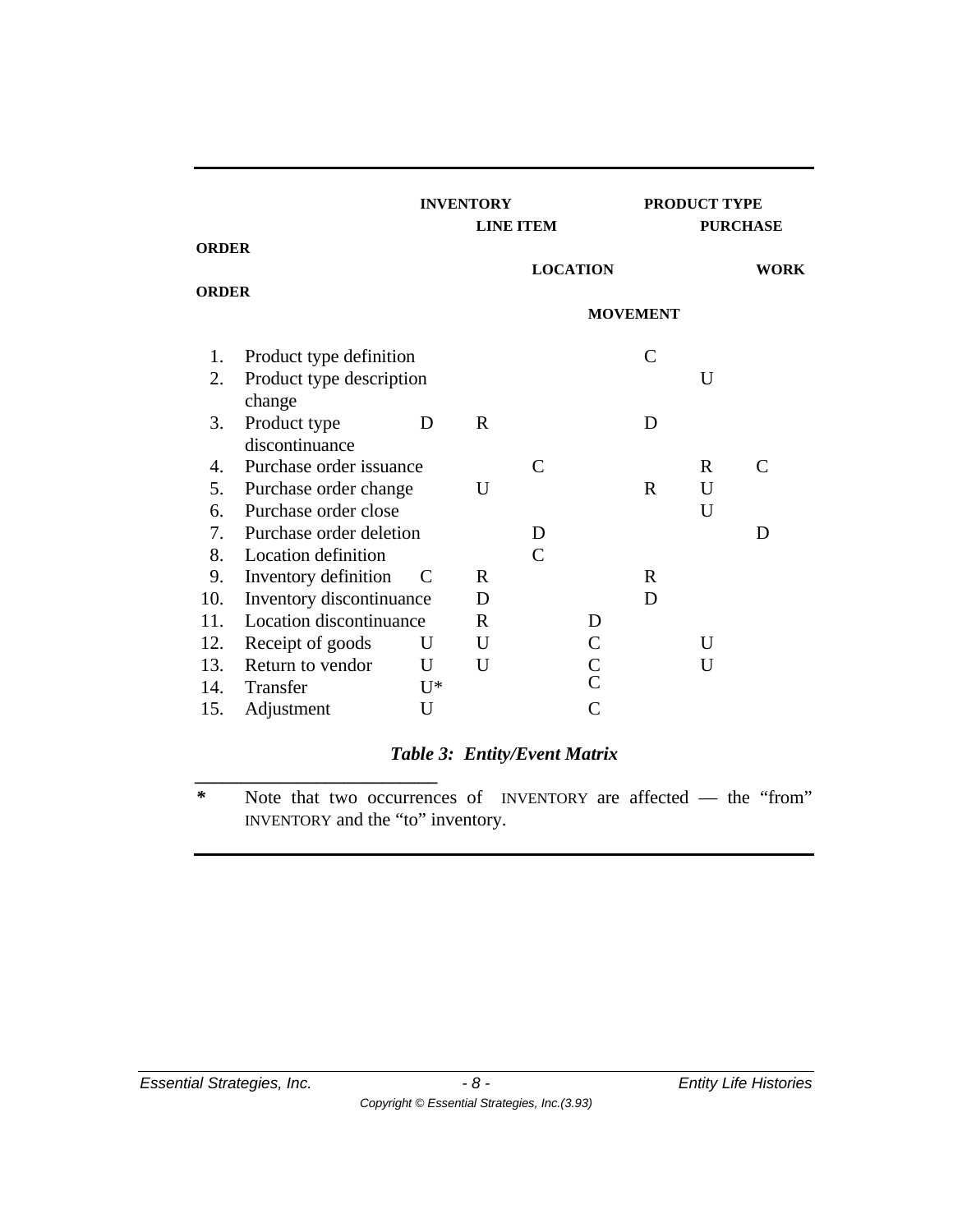#### **MOVEMENT**

Beginning with the top of the data model, Figure 3 shows the entity life history for MOVEMENT. Each event is represented by a box. the entity whose history it is is shown by a round-cornered rectangle at the top.

Note that since MOVEMENT is only a transaction event, occurrences are normally only created. this "Creation" may be either as a "Receipt of goods", "Return to vendor", "Transfer", or an "Adjustment of inventory quantity". (The complete model would also include movements associated with WORK ORDERS, but they have been left out of this example to keep it simple.) The fact that only one option applies to the creation of an occurrence is represented by the "o" in the upper right corner of each event box.



#### *Figure 3: Movement*

Because it is reasonable to assume that occurrences of all entities are created, used and destroyed, it is possible to postulate the existence of an entity that was not evident in the event/entity matrix: "Movement deletion". This in turn is probably either one of two events: "Deletion of a purchase order", or the new "Deletion of a transfer or adjustment". These are shown to the right side of the model. Because the "cascade" rule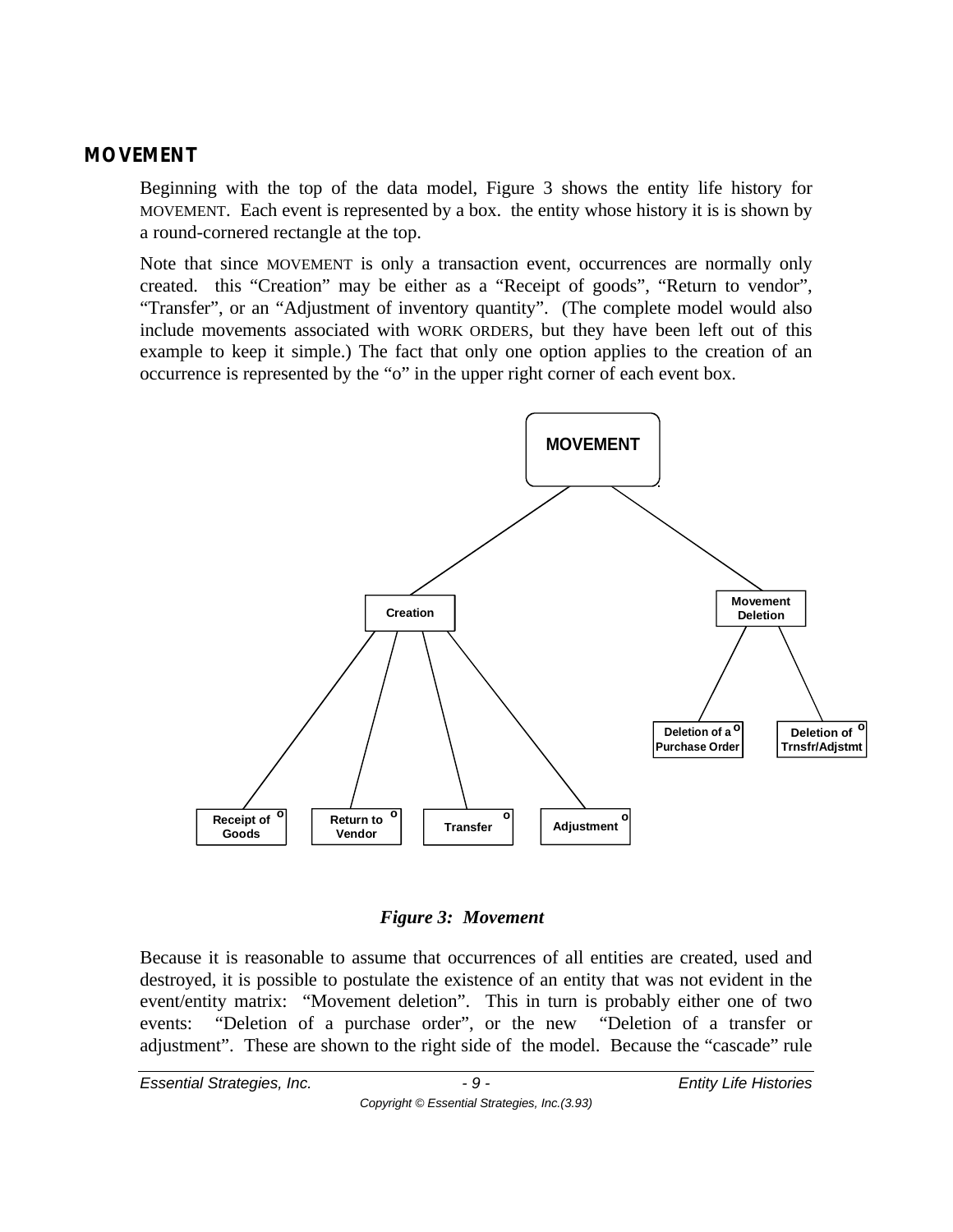applies to the relationship between MOVEMENT and LINE ITEM, "Line item drop" could also be a type of "Movement deletion". The cascade rule is probably provisional in this case, however, in that when a PURCHASE ORDER is being archived and dropped, presumably all LINE ITEMS should go with it, as should all MOVEMENTS attached to those line items. If the LINE ITEM is simply being dropped from an active PURCHASE ORDER, however, probably the rule should be "restricted" — don't drop any LINE ITEMS against which something has moved.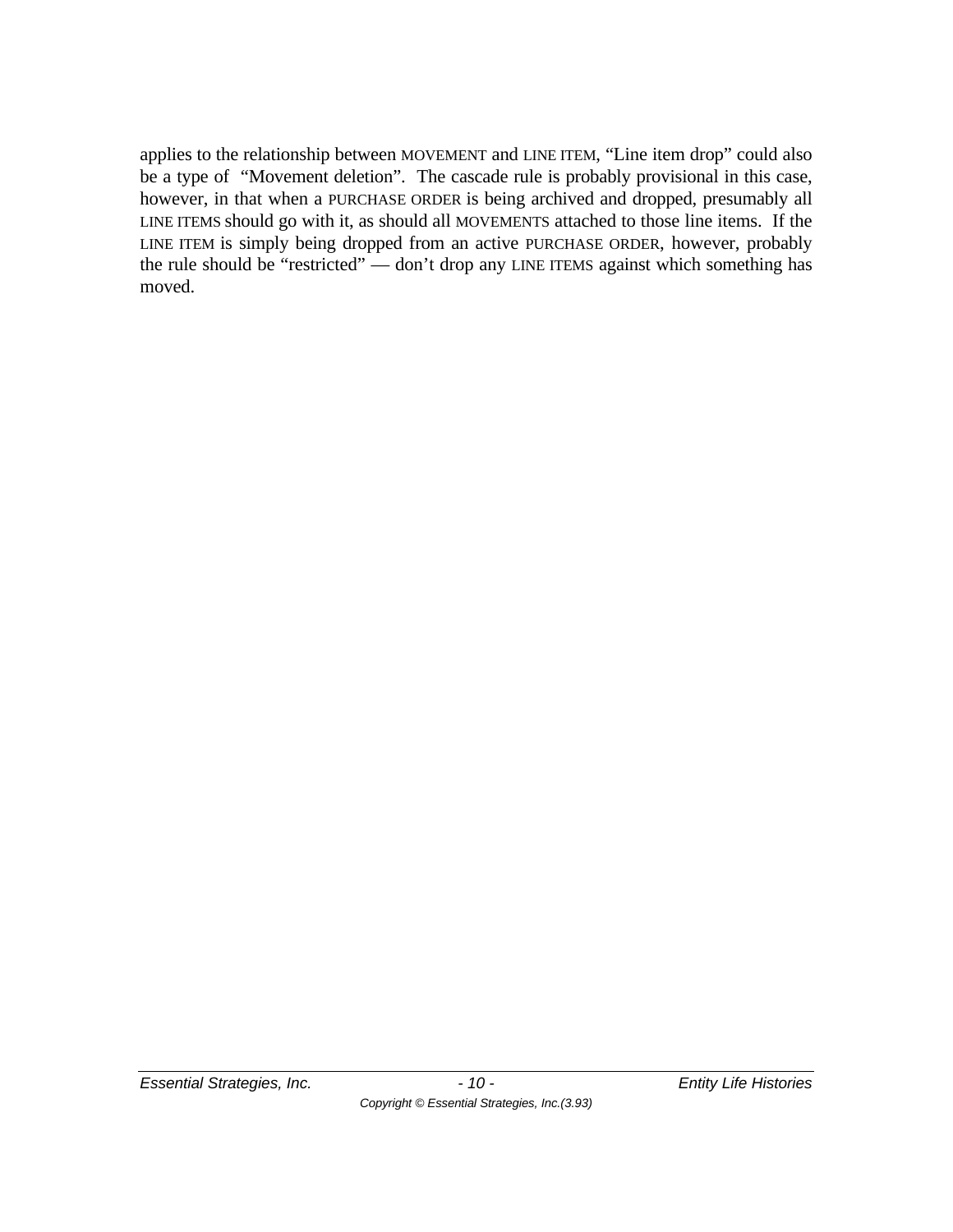#### **INVENTORY**

Figure 4 shows the entity life history for the INVENTORY entity. An INVENTORY begins its life by an "Inventory definition", and ends it either by an "Inventory discontinuance" (being discontinued as a place to store a particular PRODUCT TYPE), or by "Product type discontinuance" (discontinuance of the PRODUCT TYPE itself, cascading to include INVENTORY.). Note that discontinuance of a LOCATION does not kill its INVENTORY occurrences, since the restricted rule prevents deleting a LOCATION if any INVENTORY occurrences exist.



#### *Figure 4: Inventory*

In between an INVENTORY'S definition and its discontinuance, and inventory may be subject to repeated "movements". the iterative nature of "movement" is shown by the asterisk (\*) in the upper right corner of that event's box. The set of movements constitute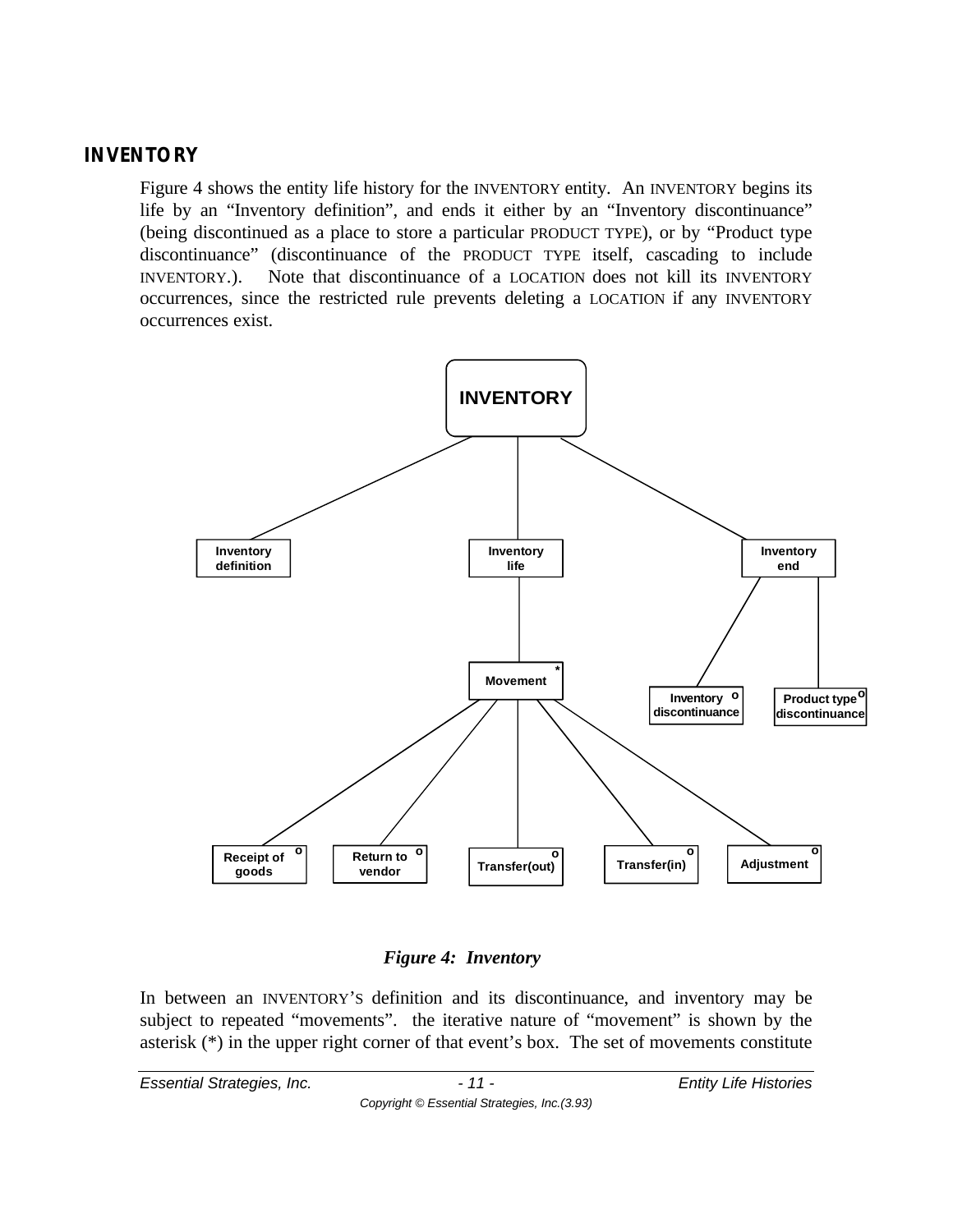INVENTORY'S "Inventory life". This is shown as a separate box in order to recognize that all occurrences of INVENTORY have a life, even if for some it is a "null life" with no actual movements associated with it.

Each movement event must be one of those in the life history of the entity MOVEMENT, with one exception: When a "transfer" occurs, not one but two occurrences of INVENTORY are affected. An occurrence may be on the "to" side of the transfer event, or it may be on the "from" side. From the point of view of INVENTORY, these are two kinds of events. For this reason, the "transfer" event appears twice, qualified in each case to indicate whether it is "in" (for transfers *to* the inventory) or "out" (for transfers *from* the inventory).

As before, note that any one "movement" must be only one of the optional kinds listed. Again, this is shown by the "o" in the upper right corner.

Note in the row above, however, that in the absence of an "o", *all* the events are expected to happen in the sequence shown in the course of the entity's life. That is every INVENTORY is expected to be subject to "Inventory definition", "Inventory life", and "Inventory discontinuance", in that order.

## **LOCATION**

Figure 5 shows the entity life history for LOCATION. A location's life begins with a "Location definition", and ends with a "Location discontinuance". In between, its "Location life" consists of one or more "Location events", each of which may be either an "Inventory definition" or an "Inventory end". Note that the events that affect INVENTORY do not directly affect LOCATION, and they are not shown here. (In fact, LOCATION may be read for its "description" for example, but for simplicity, this is not shown.)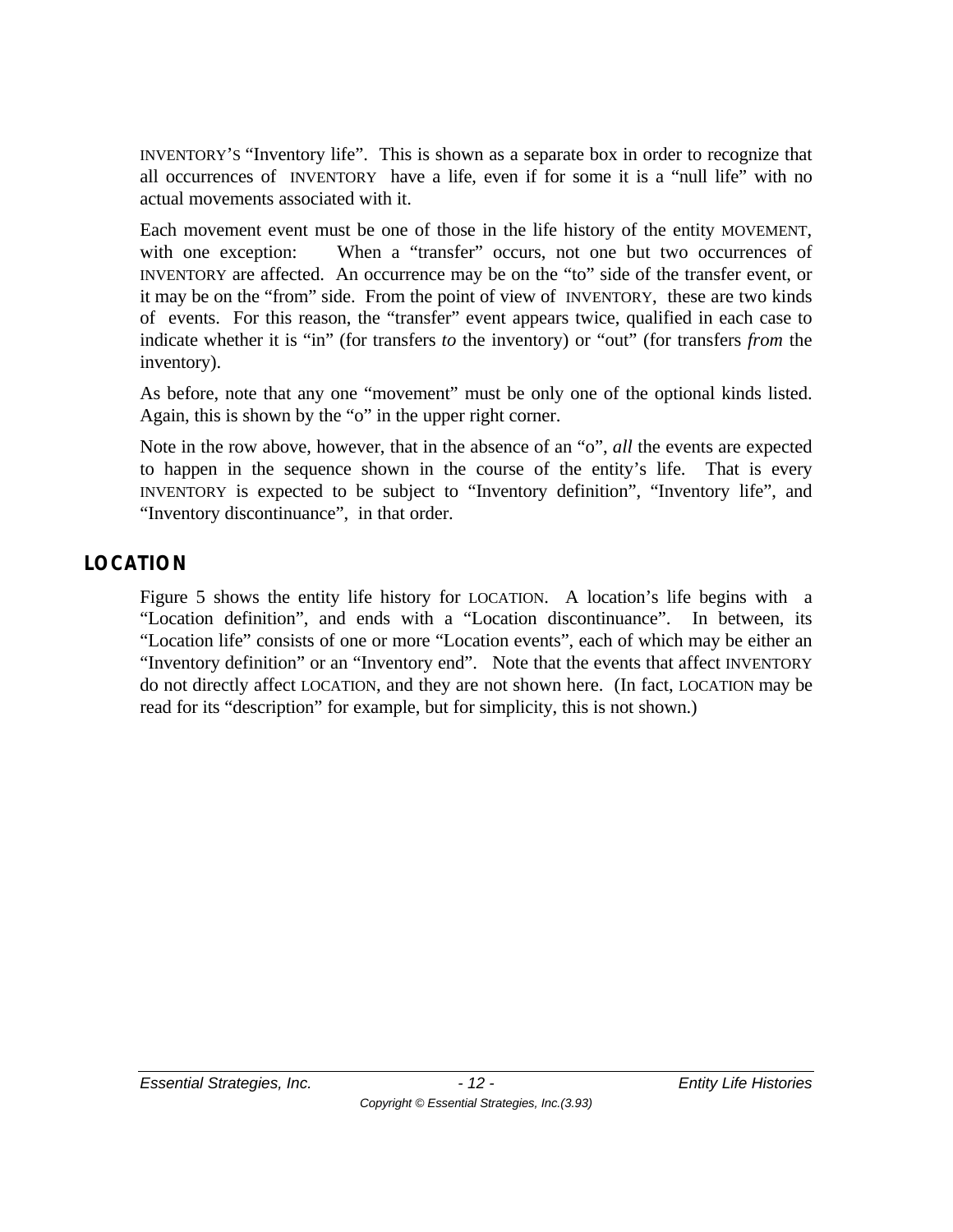

*Figure 5: Location*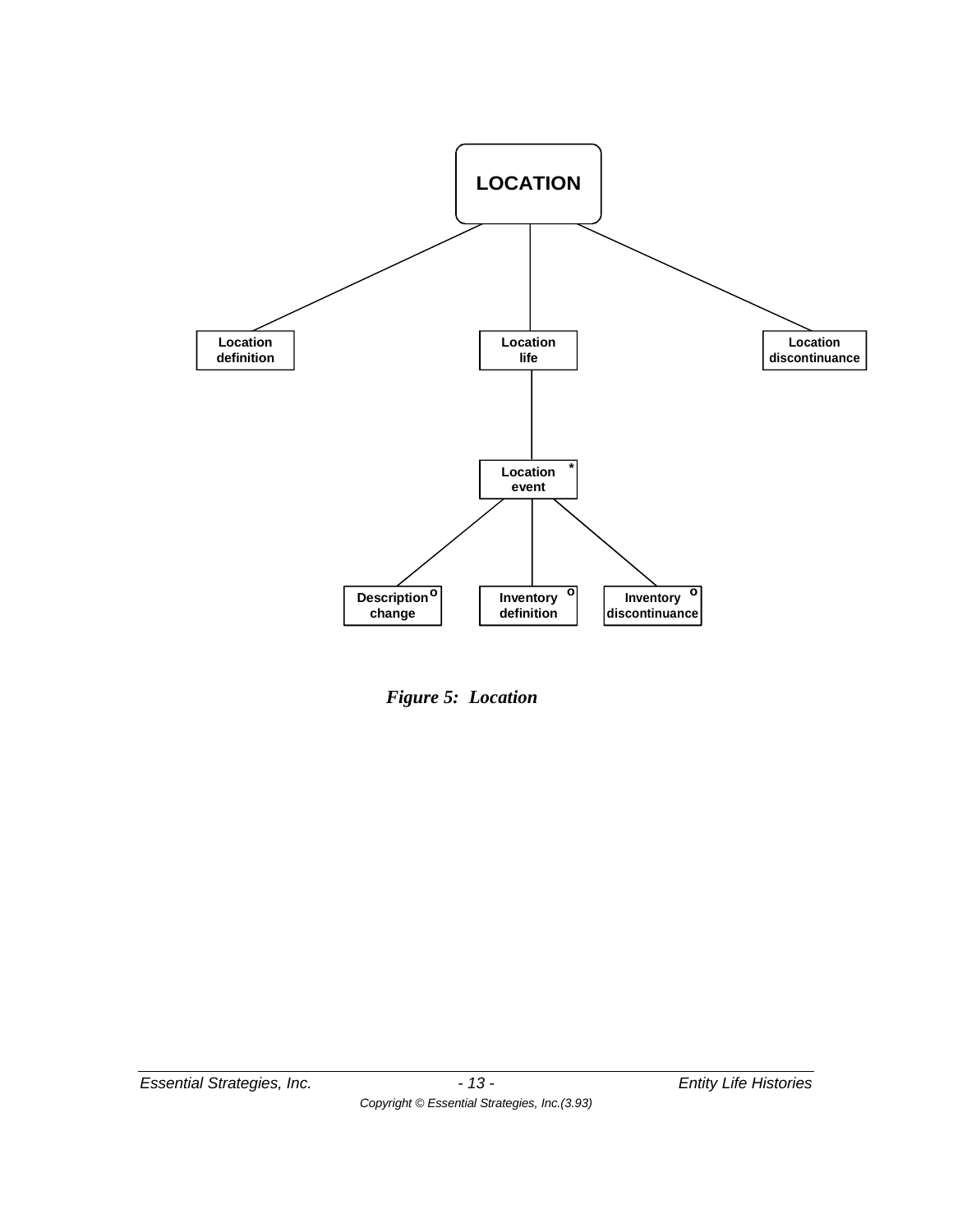### **PURCHASE ORDER**

Figure 6 shows the entity life history for PURCHASE ORDER. It begins with "Purchase order issuance", and ends with the constructed event, "Purchase order end". In between its issuance and its end, its "Purchase order life" may consist of one or more "Purchase order transactions".





The life of the PURCHASE ORDER may consist of one or more "Purchase order events", each of which is either a "Purchase order change", a "Line item creation", or a "Line item deletion". A "Purchase order change" is the change of one of its replaceable attributes in this case, "Terms change" or "Due date change".

The end of a purchase order is more complicated. Typically, a purchase order is not deleted when it is closed, but rather its status simply changes. "Normal end" takes several steps:

*Essential Strategies, Inc. - 14 - Entity Life Histories*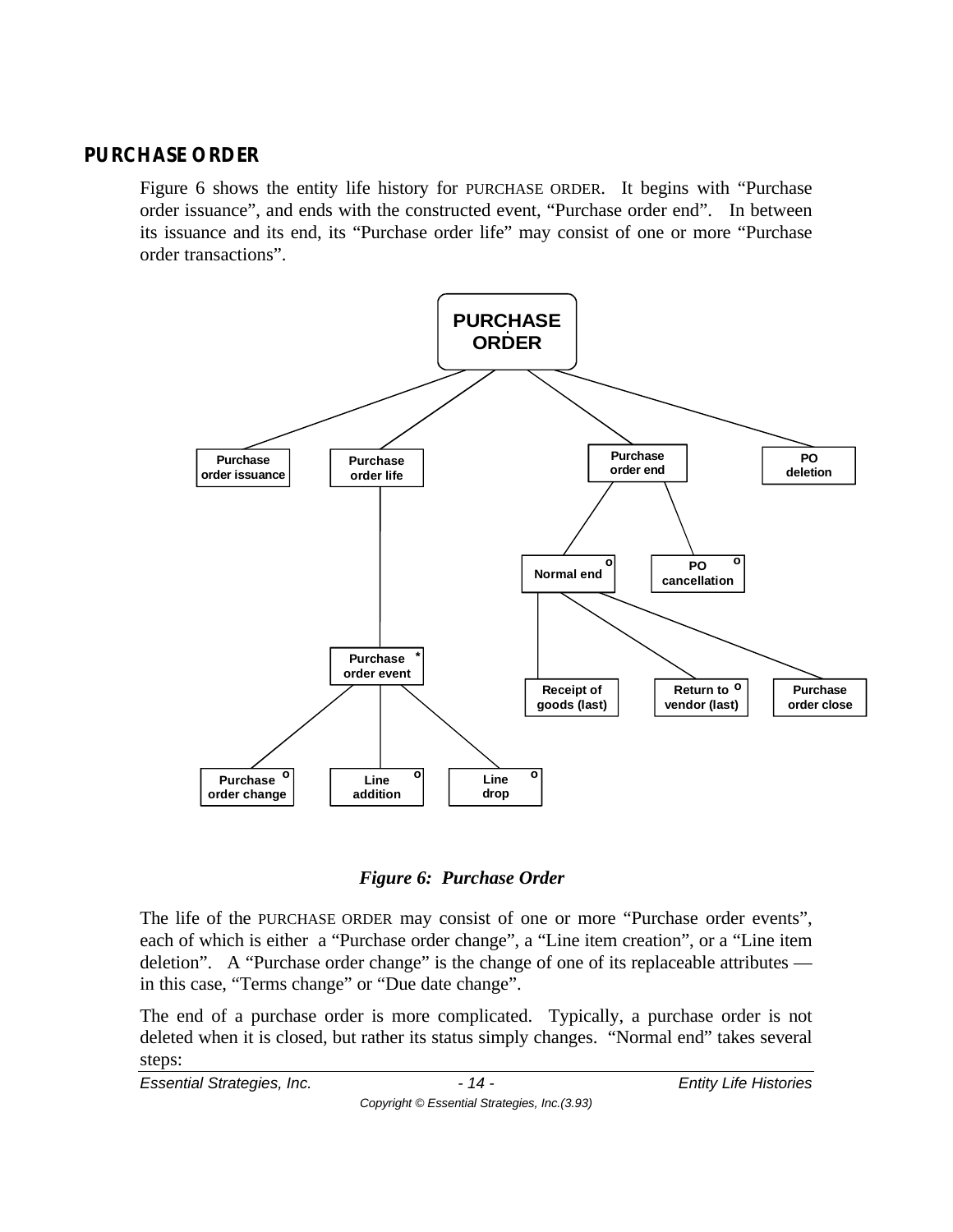First, the *last* "Receipt of goods" on the last LINE ITEM, changes the "status" attribute of PURCHASE ORDER" from "pending" to "complete". The policy of the company may be to consider the PURCHASE ORDER closed simply by virtue of having received all the material. Alternatively, it may be necessary for someone specifically to close the order, in which case that constitutes an event in its own right ("Purchase order close"). This is particularly the case where the last item received may be returned to the vendor ( "Return to vendor (last)"). Note that only the last occurrence of "Receipt of goods" and "Return to vendor" affects PURCHASE ORDER. Earlier ones have no effect.

(Note that only one of the events under "Normal end" is optional ("Return to vendor (last)"). This says that "Receipt of goods (last)", and "Purchase order close" must always happen. "Return to vendor (last)" This is not the way the situation is represented by Hall and Robinson,<sup>8</sup> but their method is much more complicated.)

An alternative end for a PURCHASE ORDER occurs when it is canceled. "Purchase order cancel" changes the status to "canceled".

At some later date, regardless of how the purchase order was made inactive and depending on policies and schedules for archiving, the PURCHASE ORDER occurrence is physically deleted ("Purchase order deletion").

## **LINE ITEM**

Figure 7 shows the entity life history for the component of a PURCHASE ORDER, the LINE ITEM. Normally, the LINE ITEM is born at the same time as the PURCHASE ORDER ("Purchase order issuance"). Once the PURCHASE ORDER has been created, however, LINE ITEMS may be added or dropped. The former is an alternative way to create a LINE ITEM, and so "Line addition" is shown as one of the options for "Line item birth".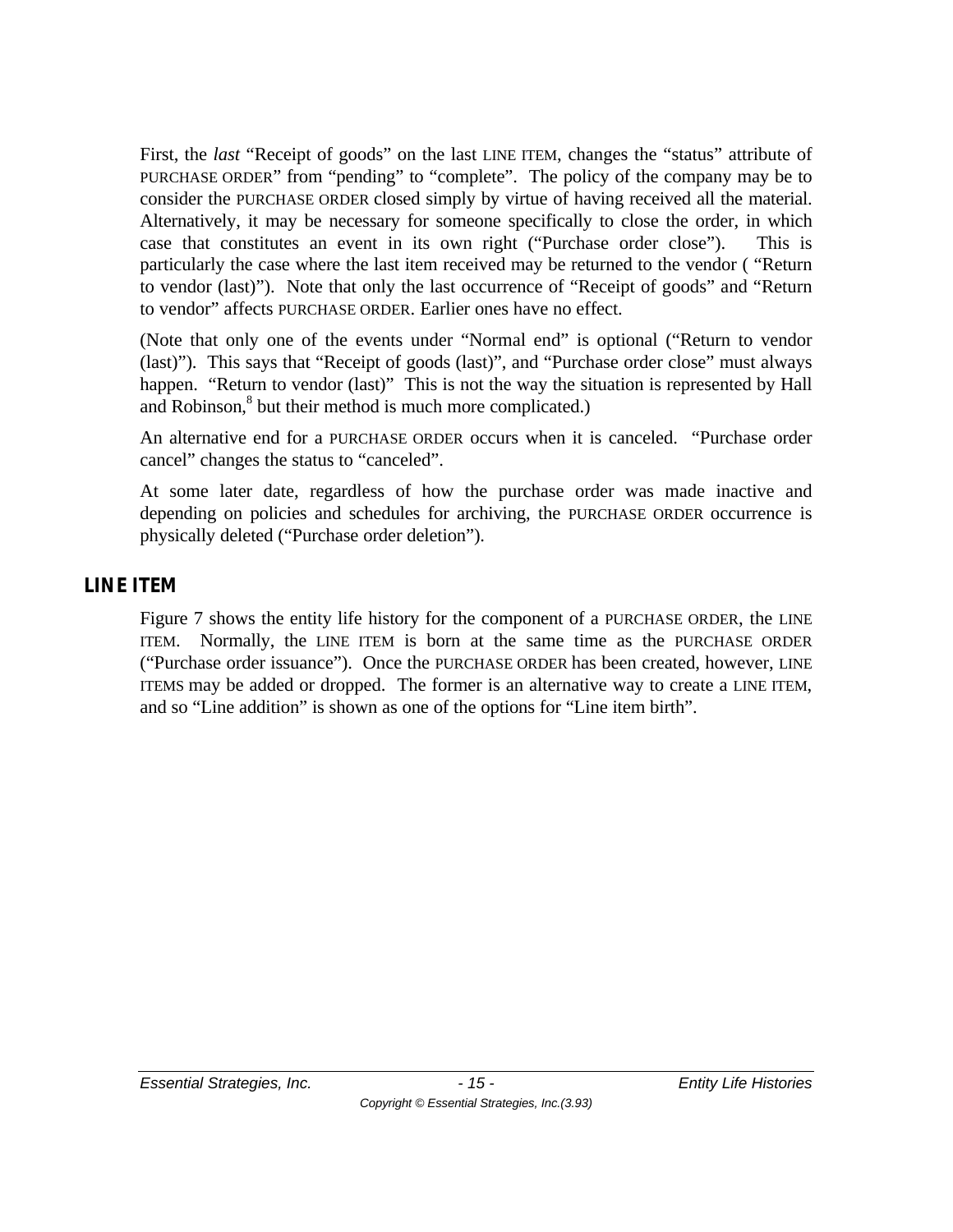

#### *Figure 7: Line Item*

"Line item life", as with other lives, may consist of one or more "(Line item) events". Each replaceable attribute could change ("Price change" or "Quantity change"), material could be received against it ("Receipt of goods(not last)"), or material could be returned ("Return to vendor (not last)"). Note the "not last" designation. If it is the last receipt for a PURCHASE ORDER (or return of the last LINE ITEM to be filled), the event is not part of the LINE ITEM'S life, but rather it participates in its end. (Just to see if anyone actually reads this paper, the first five people contacting the author at 713-464-8316 before December 31, 1993 will receive a free copy of his new book on data modeling — when it is published in 1994.)

The options for ending a LINE ITEM'S life are more complicated. A LINE ITEM can end its life either as a "Normal line item end", or it can be deleted subsequent to a "Canceled purchase order", or as the result of a "Line item drop". The normal end for a line item consists of first "Receipt of goods (last)", "Return to vendor (last)", and then, some time after the PURCHASE ORDER has been closed, through "Purchase order deletion". Note that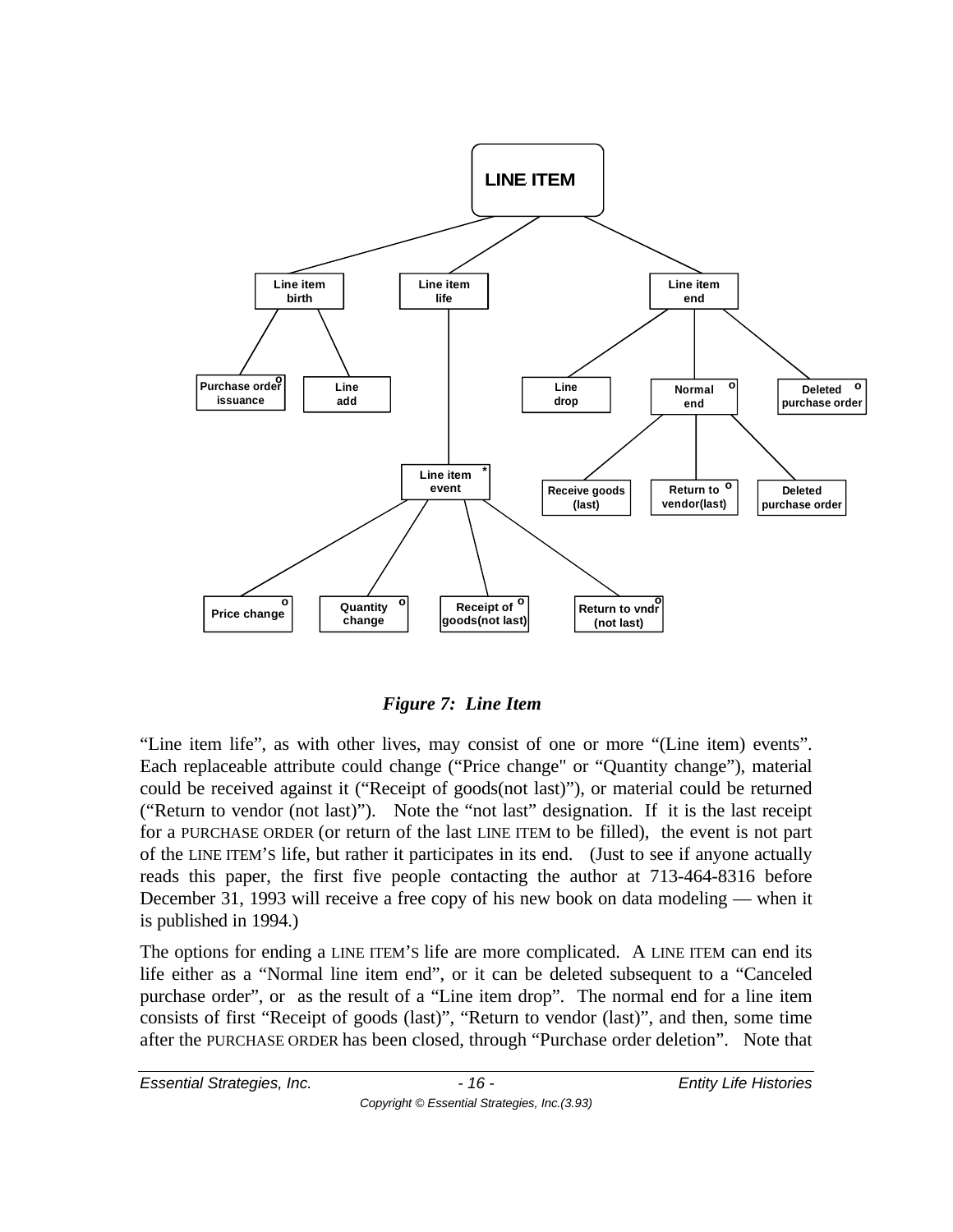since cancellation and closing of a PURCHASE ORDER merely change its status, and do not delete it, neither have any direct effect on LINE ITEM.

The LINE ITEM event "Purchase order deletion" is of course the same event as that which appears on PURCHASE ORDER'S entity life history. Deleting a PURCHASE ORDER according to the cascade rule also deletes all LINE ITEMS belonging to the PURCHASE ORDER. In fact, there are five other combinations of master and detail deaths.

- Master's death kills current details.
- Master's death occurs after detail's death.
- Master's death does not affect current details but prevents new details.
- Master's death is the same event which causes the loss of the last detail. (A soft example of this is the situation where closure of the last LINE ITEM closes the PURCHASE ORDER.)
- Master's death cuts a changeable relationship from master to detail.

## **PRODUCT TYPE**

Figure 8 shows the entity PRODUCT TYPE. Its first-level sequence of "Product type definition", "Product type life", and "Product type discontinuance" is much like that of the other entities we've seen. There are two kinds of "product type event — "Description change" modifies the PRODUCT TYPE occurrence itself, while the other three events affect its relationship with LINE ITEM: "Purchase order issuance" will tie PRODUCT TYPE to a newly created LINE ITEM, as will "Line item add"; "Line drop" will cut the link to a LINE ITEM, just before the LINE ITEM is deleted.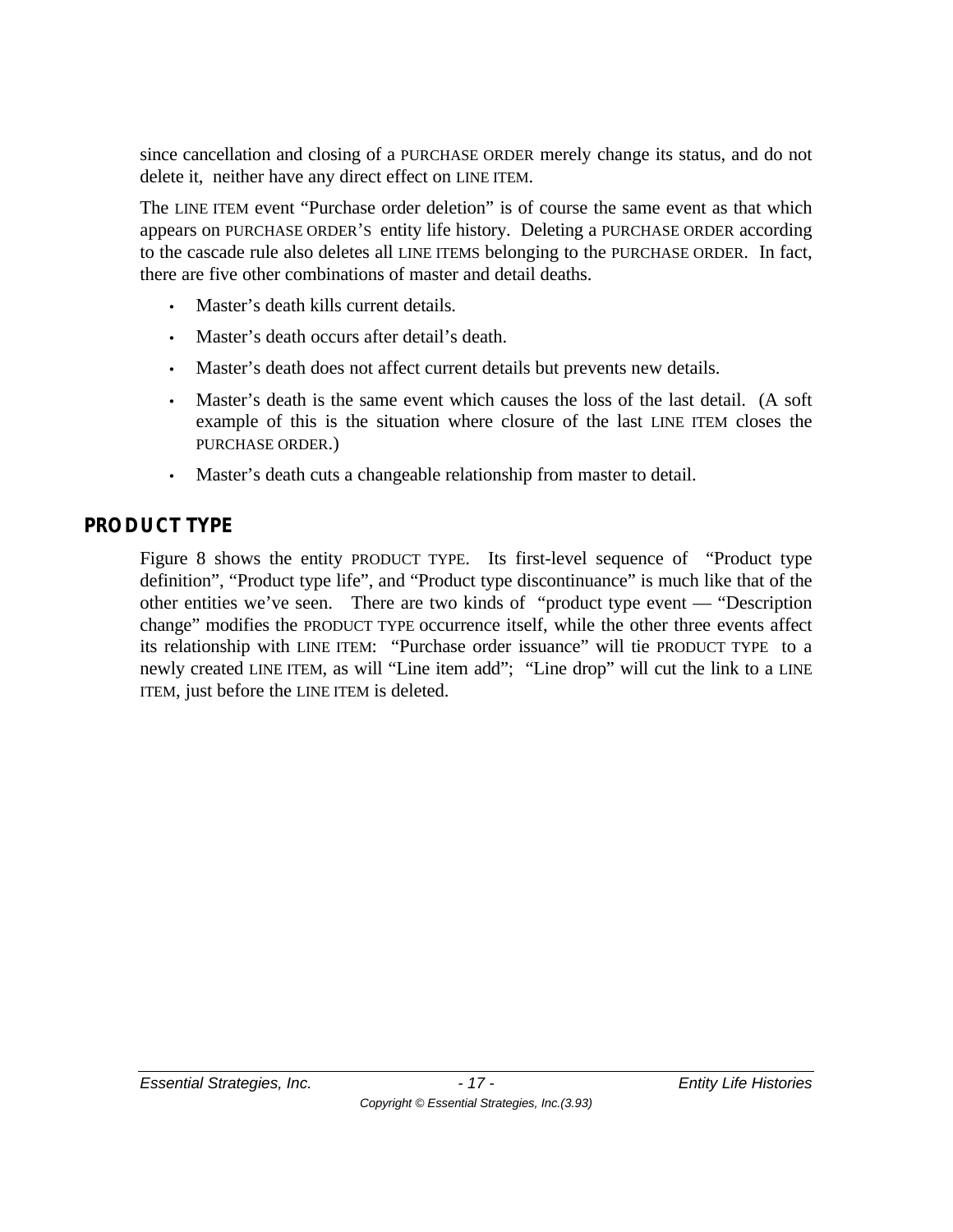

*Figure 8: Product Type*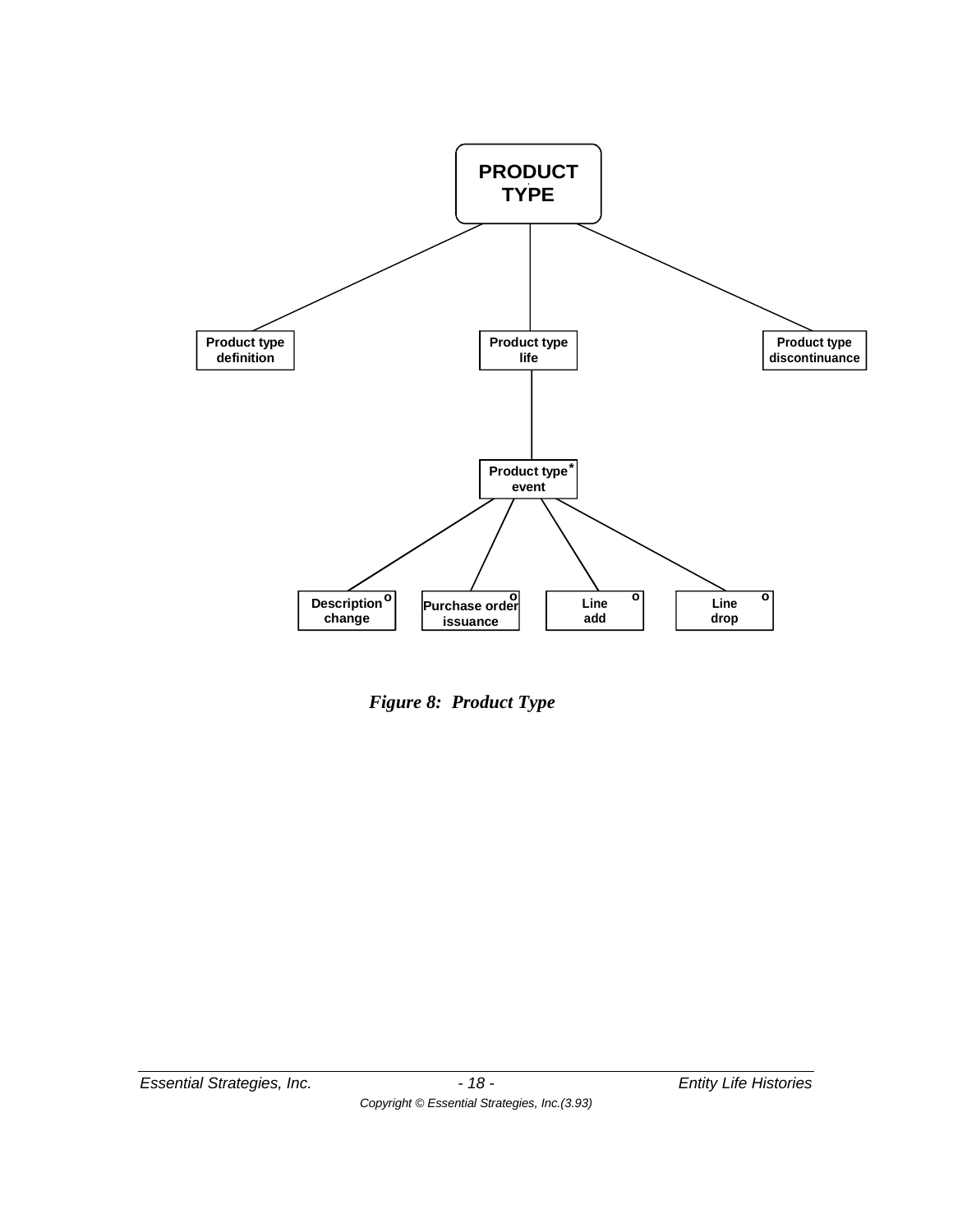## **OPERATIONS**

So far, we have diagrammed the relationships between events and object classes (entities). The next assignment is to fold in the functions (or activities). Actually, in this context, we will call them operations, since they are described at a very low level of detail. Specifically, operations are described in terms of the specific actions taken on various entities in response to each event. In object-oriented terms these are the behaviors or "methods" of each entity in response to each event or "message".

The principles of essential systems analysis say that the atomic process in the functional analysis of a business is that which is a complete response to an event. That is, complete external events and essential business activities have a one to one correspondence. To write programs, however, it is necessary to break these activities down into the manipulations appropriate to managing a body of data.

Table 4 lists the operations which respond to the events in PURCHASE ORDER'S entity life history. Figure 9 shows how these are added to the diagram.

Purchase Order Issuance

- 1. Create PURCHASE ORDER.
- 2. Tie PURCHASE ORDER to PARTY
- 3. Create one or more LINE ITEMS, and tie them to a PURCHASE ORDEr.
- 4. Set PURCHASE ORDER(Status) to "open".
- 5. Set PURCHASE ORDER(Issue date).
- 6. Set PURCHASE ORDER(Terms).
- 7. Set PURCHASE ORDER(Due date).

#### Purchase order change

- 8. Update PURCHASE ORDER (Terms).
- 9. Update PURCHASE ORDER (Due date).

#### Line addition

10. (3., above)

#### Line drop

11. Cut LINE ITEM from PURCHASE ORDER (before deleting the LINE ITEM.)

Receipt of goods (last)

12. Update PURCHASE ORDER(status) = "complete".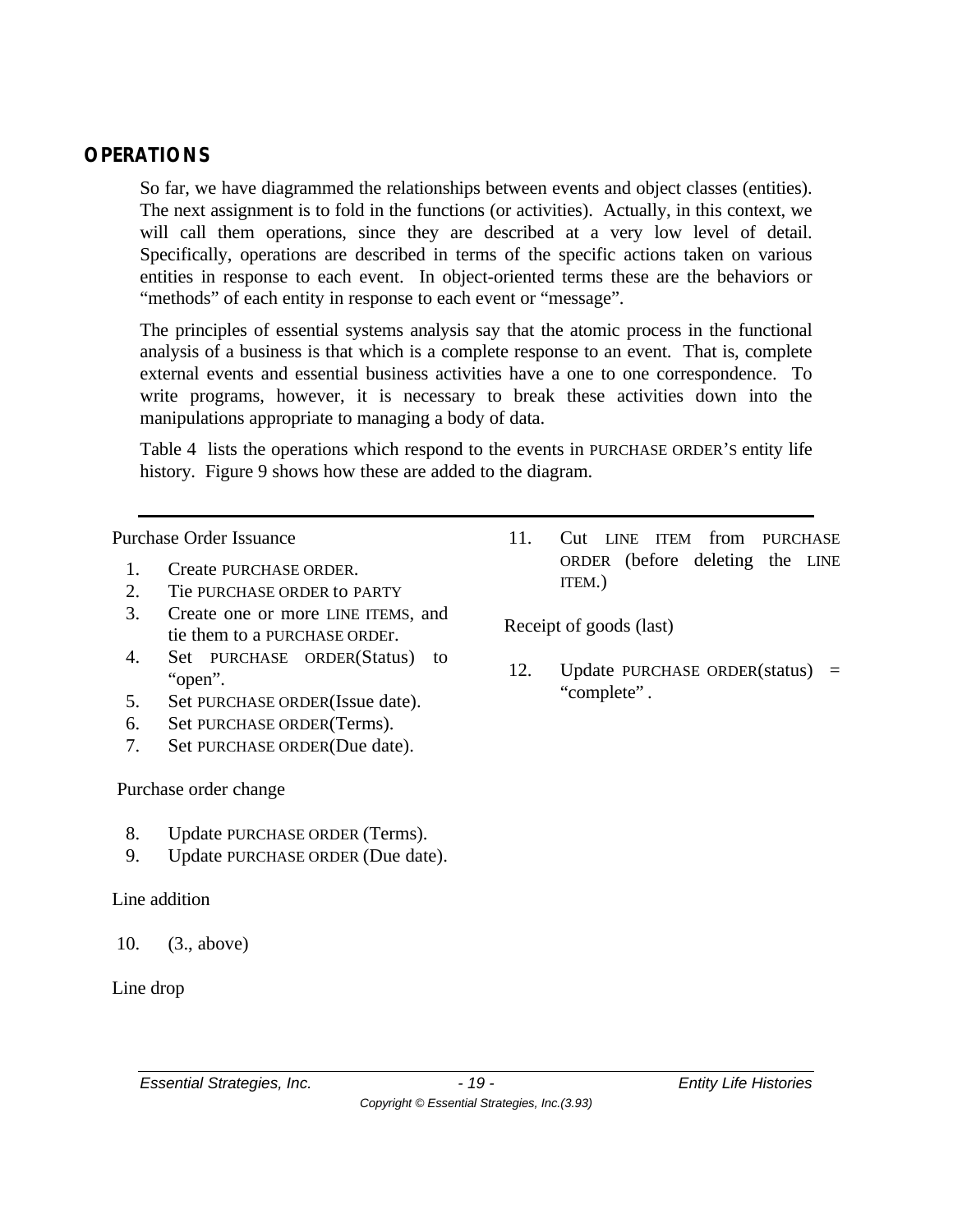Return to vendor (last)

13. Update PURCHASE ORDER (status) = "open".

Purchase order close

- 14. Update PURCHASE ORDER (status) = "closed".
- 15. Update PURCHASE ORDER (closure date)

Purchase order cancellation

- 16. Update PURCHASE ORDER (status) = "canceled".
- 17. Update purchase order (cancellation date)

Purchase order deletion

- 18. Cut PURCHASE ORDER occurrence from PARTY
- 19. Delete each LINE ITEM for this occurrence of PURCHASE ORDER.
- 20. Delete PURCHASE ORDER occurrence.

#### *Table 4: Operations*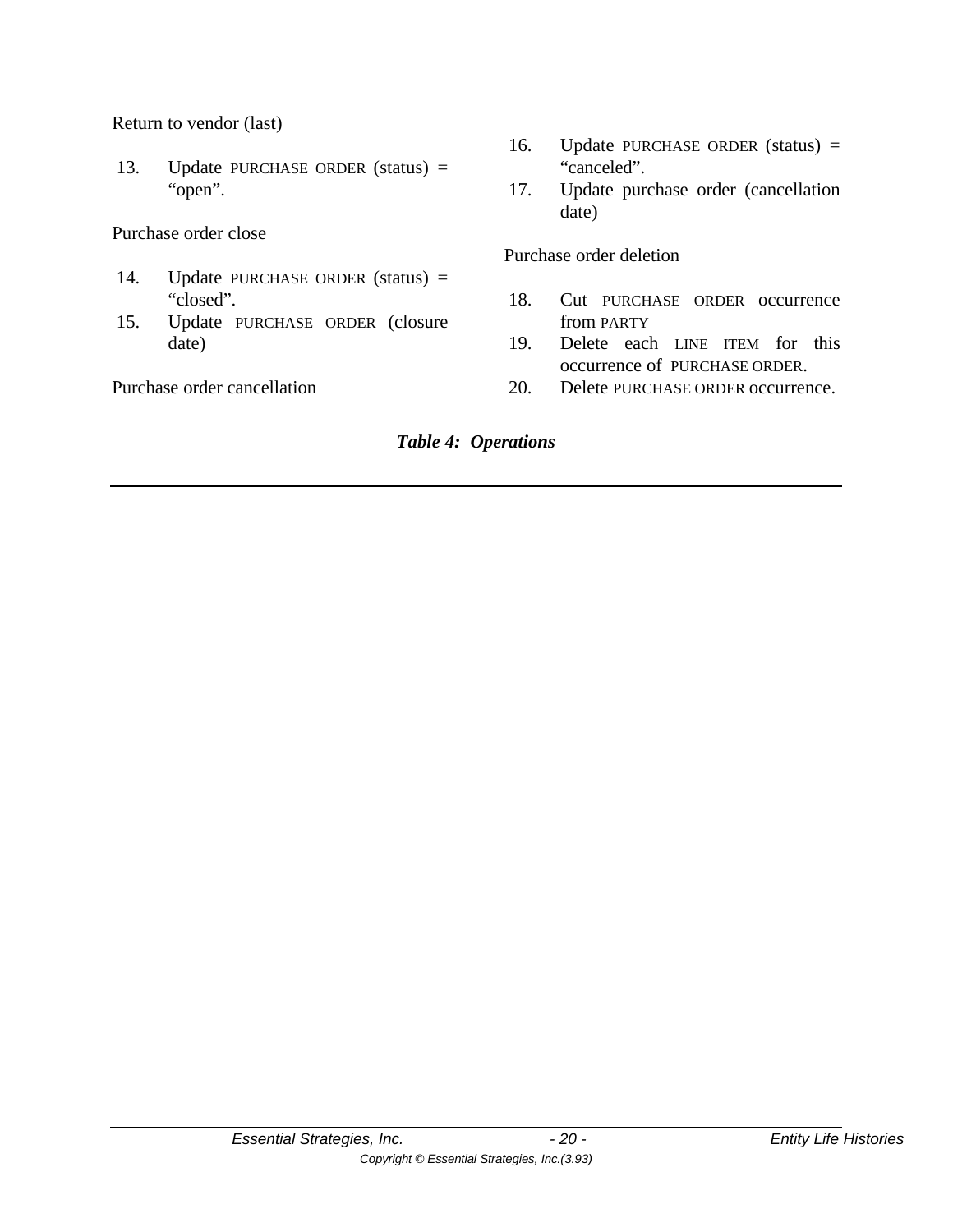The operations shown in Table 4 fall into the following categories:

- Occurrences are created, initializing key attributes and sometimes other (fixed and replaceable) attributes.
- Relationships between masters and details may be tied, cut, or swapped.
- "Non-key" attributes may be set. Replaceable attributes may be replaced, initialized, incremented, or decremented as frequently as necessary.
- Primary key attributes may not be changed. Fixed attributes and non-changeable foreign keys may not be changed once they are set, but they do not necessarily have to be set when the occurrence is created.
- Occurrences and their children (if permitted) may be destroyed, after being cut from their masters.

For each entity life history, then, for each event, we can identify the definition, tying, cutting, and updating required.



### *Figure 9: Operations*

The operations shown here can be made more sophisticated by adding the use of state variables, but that is beyond the scope of this paper. Also subject to further discussion is the process of rotating the model ninety degrees so as to capture the full effects of an event on all entities. This